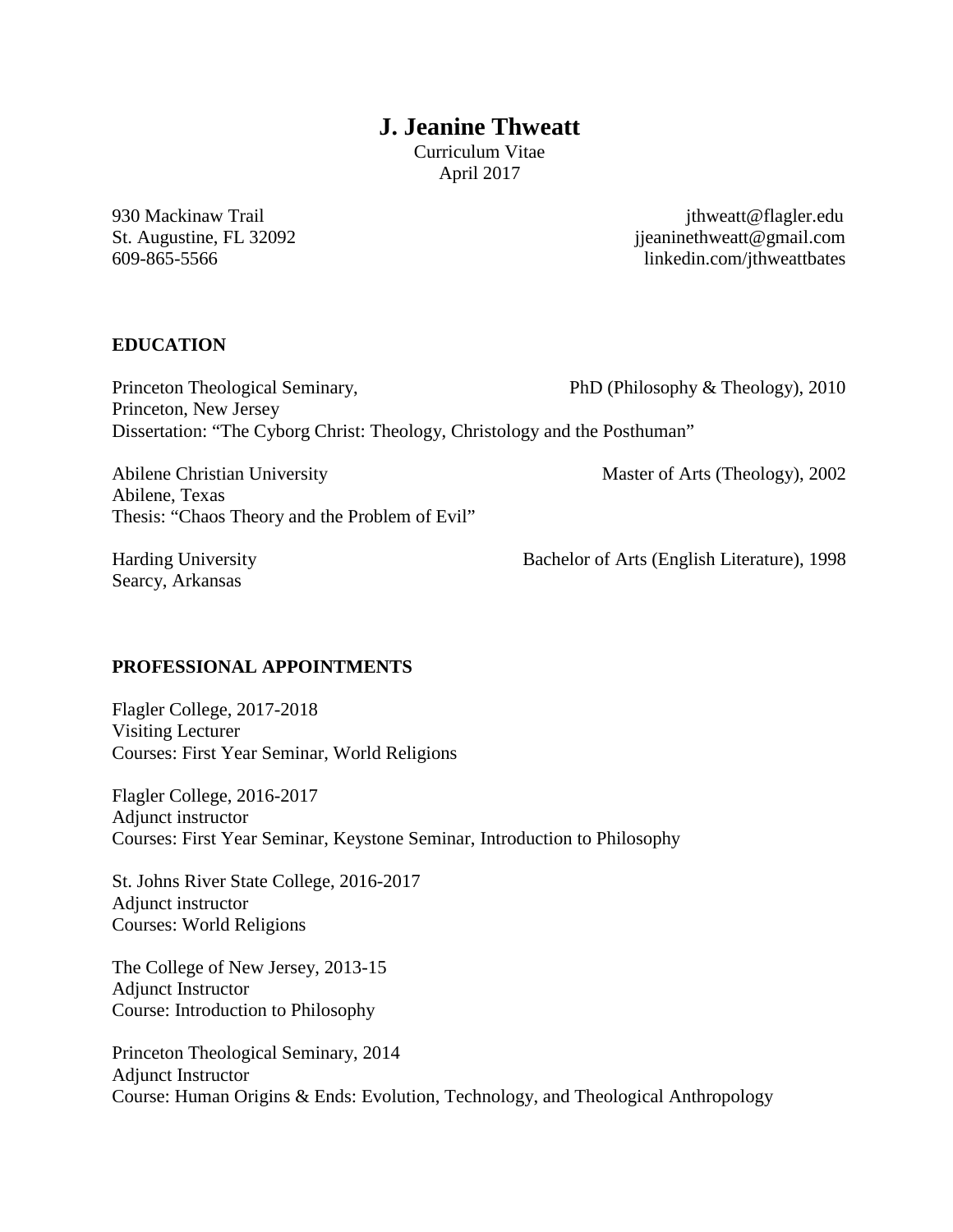New Brunswick Theological Seminary, 2010, 2014 Adjunct Instructor Courses: Systematic Theology, Credo

New Brunswick Theological Seminary, 2011-12 Assistant Professor of Theology

Abilene Christian University, 2004, 2005 Adjunct Instructor Courses: Introduction to the Old Testament, Christianity and Culture

Harding University, 1999 Adjunct Instructor Courses: English Composition I & II

### **ADDITIONAL TEACHING AND RESEARCH EXPERIENCE**

Princeton Theological Seminary, 2010-2012 Science for Ministry Institute Instructor Courses: Questions in Theology and Science, The Human Person in a Technological Age

Princeton Theological Seminary, 2005-07 Teaching Fellow Courses: Science Fiction, Eschatology and Social Criticism, Systematic Theology I and II, Theology and Film

Princeton Theological Seminary Research Assistant to J. Wentzel van Huyssteen, 2004-5

Hunan University of International Economics, 2002-03 Foreign Expert

Abilene Christian University Graduate Assistant to Frederick D. Aquino, 2000-2002

Abilene Christian University Graduate Assistant to Douglas Foster, 2002

Hubei Teacher's College, 1998-99 Foreign Teacher

**Teaching Competencies**: philosophy; philosophy of religion; religion & science; philosophical theology; systematic and historical theology; biblical theology; constructive and interdisciplinary theology; Christian ethics/bioethics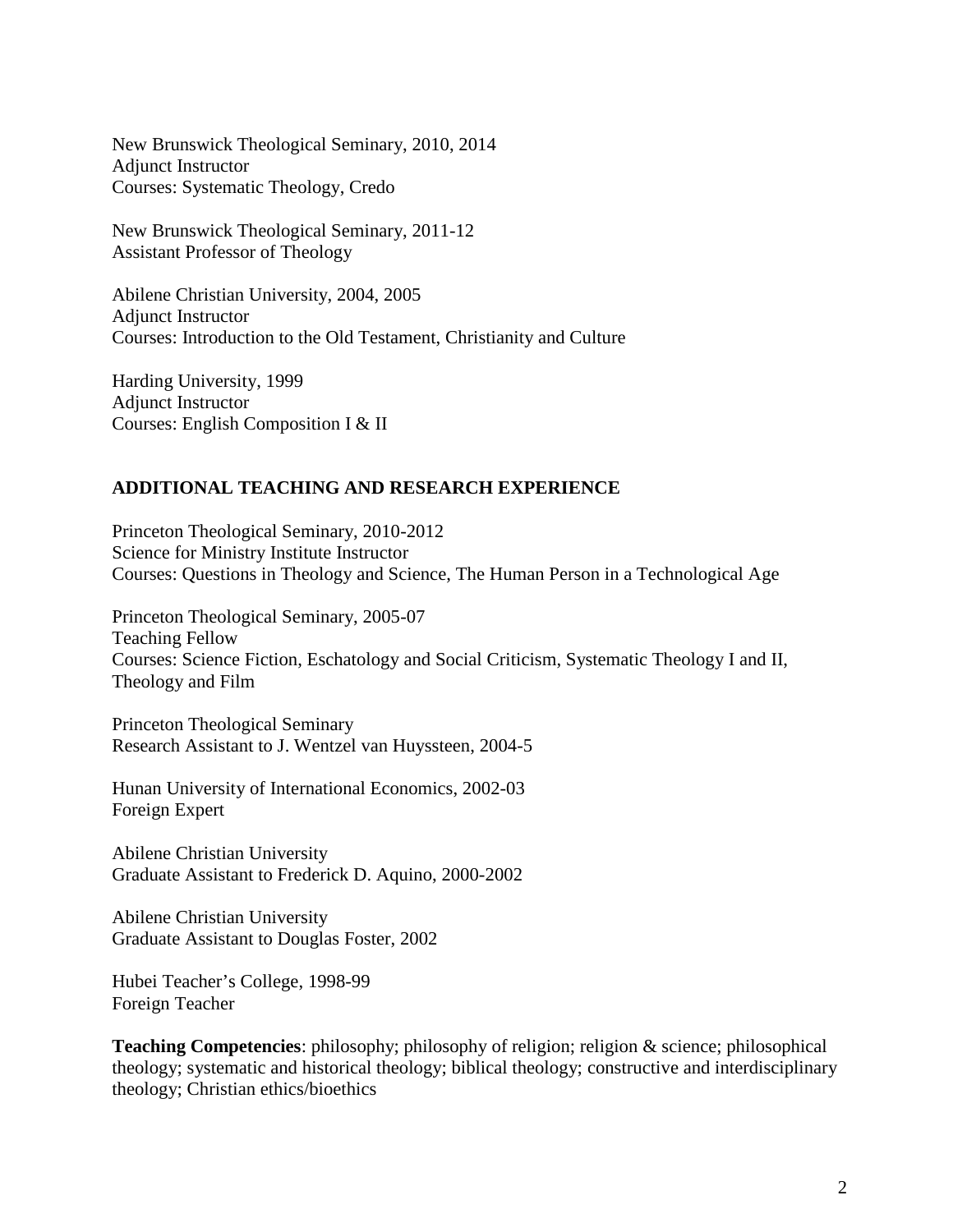**Research Interests**: theological anthropology; philosophy of science and epistemology; biotechnologies and bioethics; posthuman/transhumanism; feminist, queer, and postcolonial theologies.

### **PUBLICATIONS**

#### **Books**

*Cyborg Selves: A Theological Anthropology of the Posthuman*. Ashgate Religion and Science Series. Farnham, Surrey: Ashgate Publishing, 2012.

#### **Book Chapters**

"Cyborg Christ: Transhumanism and the Sacred Body," Herder, forthcoming.

- "Cindi, Six and Her: Gender, Relationality and Friendly AI," *Religion and Transhumanism: Moving into the Unknown Future*, edited by Tracy Trothen and Ron Cole-Turner, Praeger, 2014.
- "Feminism, Religion and Science." In *Routledge Companion to Religion and Science*, edited by James Haag, Michael Spezio and Gregory Peterson, New York: Routledge, 2011.
- "Artificial Wombs and Cyborg Births: Postgenderism and Theology." In *Transhumanism and Transcendence: Christian Hope in an Age of Technological Enhancement,* edited by Ron Cole-Turner, Georgetown University Press, 2011.
- "Posthuman Selves: Bodies, Cognitive Processes, and Technologies." In *In Search of Self: Interdisciplinary Perspectives on Personhood*, edited by J. Wentzel van Huyssteen and Erik Wiebe, Grand Rapids: Eerdmans, 2011.
- "Bound in the Spiral Dance: spirituality and technology in the third wave." Co-authored with Anna Mercedes. In *Feminist Spirituality: The Next Generation*, edited by Chris Klassen, Lexington Books, 2009.

#### **Refereed Journal Articles**

"Flesh and Eternal Flesh: Response to Meredith Minister," *Koinonia* 20 (2009).

- "Too Much Faith in Progress?: Alexander Campbell and the Transhumanists," *Leaven,* 17.2 (2009): 89-92.
- "How to Talk Theology & Science, Rationally." *Stone-Campbell Journal* 12 (2009): 31-8.
- "Creation and New Creation in 1 Corinthians 11." *Leaven* 16.2 (2008).

"Chaos and the Problem of Evil." *Stone-Campbell Journal* 6 (2003): 53-70.

#### **Book Reviews**

- *Ask the Beasts: Darwin and the God of Love*, by Elizabeth A. Johnson. *Theology Today* 73.2 (2016): 181-182.
- *The Religion and Science Debate: Why Does It Continue?* edited by Harold W. Attridge. *Restoration Quarterly* 53.3 (2011): 185-7.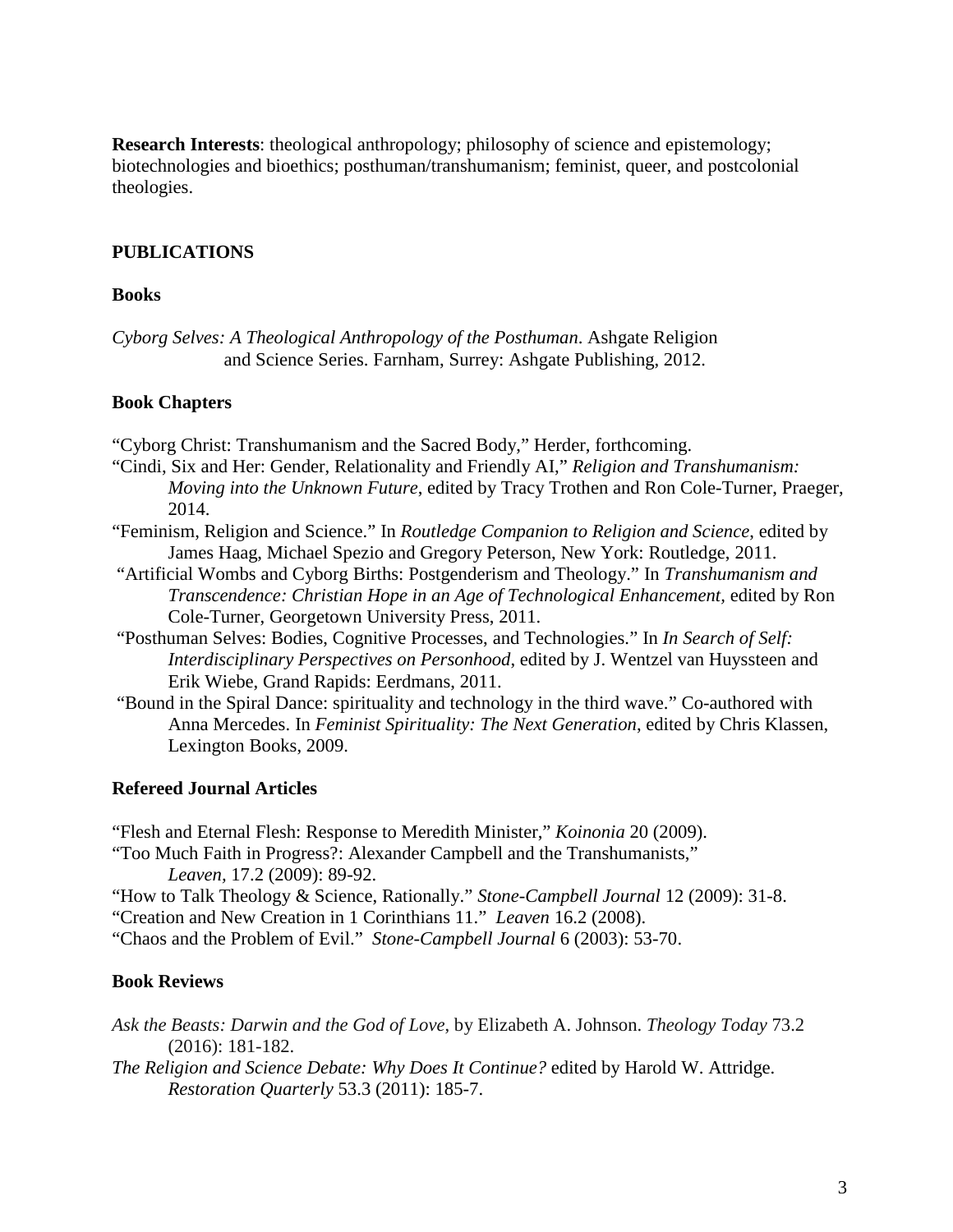*A Science and Religion Primer*, edited by Heidi A. Campbell and Heather Looy. *Stone-Campbell Journal* 13.2 (2010): 251.

- *How to Relate Science and Religion: A Multidimensional Model,* by Mikael Stenmark. *Theology Today* 63 (2006): 135-6.
- *The Problem of Evil in the Western Tradition: From the Book of Job to Modern Genetics*, by Joseph A. Kelly. *Stone-Campbell Journal* 7 (2004).

### **Other Publications**

- "Perfect Righteousness," in *Finding Their Voices: Sermons by Women in Churches of Christ,*  Abilene Christian University Press, 2014.
- Theological commentary in *Abingdon Theological Companion to the Lectionary*, edited by Paul Scott Wilson, Nashville: Abingdon Press, 2013.

"Religion and Science." In *The Transforming Word: A One Volume Bible Commentary*, edited by Mark Hamilton, et al. Abilene, TX: Abilene Christian University Press, 2009.

"Perfect Righteousness." *Leaven,* 16.1 (2008): 41-44.

### **INVITED LECTURES**

- Keynote Speaker, Symposium on Posthumanism/Transhumanism, University of Toronto, July 5, 2017
- Designobjekt Mensch?: Tranhumanismus inTheologie, Philosophie und Naturwissenschaften, Munster Germany, April 4-7, 2017
- Plenary speaker, Samford University Center for Science and Religion Transhumanism Conference, September 24-26, 2015.
- Beck Lecturer, "Monkeys, Cyborgs, and the Imago Dei: Humanity in Faith & Science," Southwestern College, September 24-25, 2013.
- Divine Embodiment and Human Embodiment in Mechthild's Account of Creation and Recreation," Koinonia Forum, Princeton Theological Seminary, March 4, 2009.

#### **GUEST CLASS LECTURES**

"Transhumanism Q & A," via Skype, Abilene Christian University, Feb 2013, Jan 2015.

"Darwin and Theology," Princeton Theological Seminary, September 13 and 20, 2012.

"Theological Anthropology & the Posthuman," Princeton Theological Seminary, Dec 1, 2009.

"Posthuman Embodiment & the Image of God," Princeton Theological Seminary, Oct 22, 2009.

#### **CONFERENCE PARTICIPATION**

#### **Panels Organized**

"God, Science, Sexuality & Gender: Interdisciplinary Engagement in Theology and the Sciences," Christian Scholars Conference, June 5-6, 2014.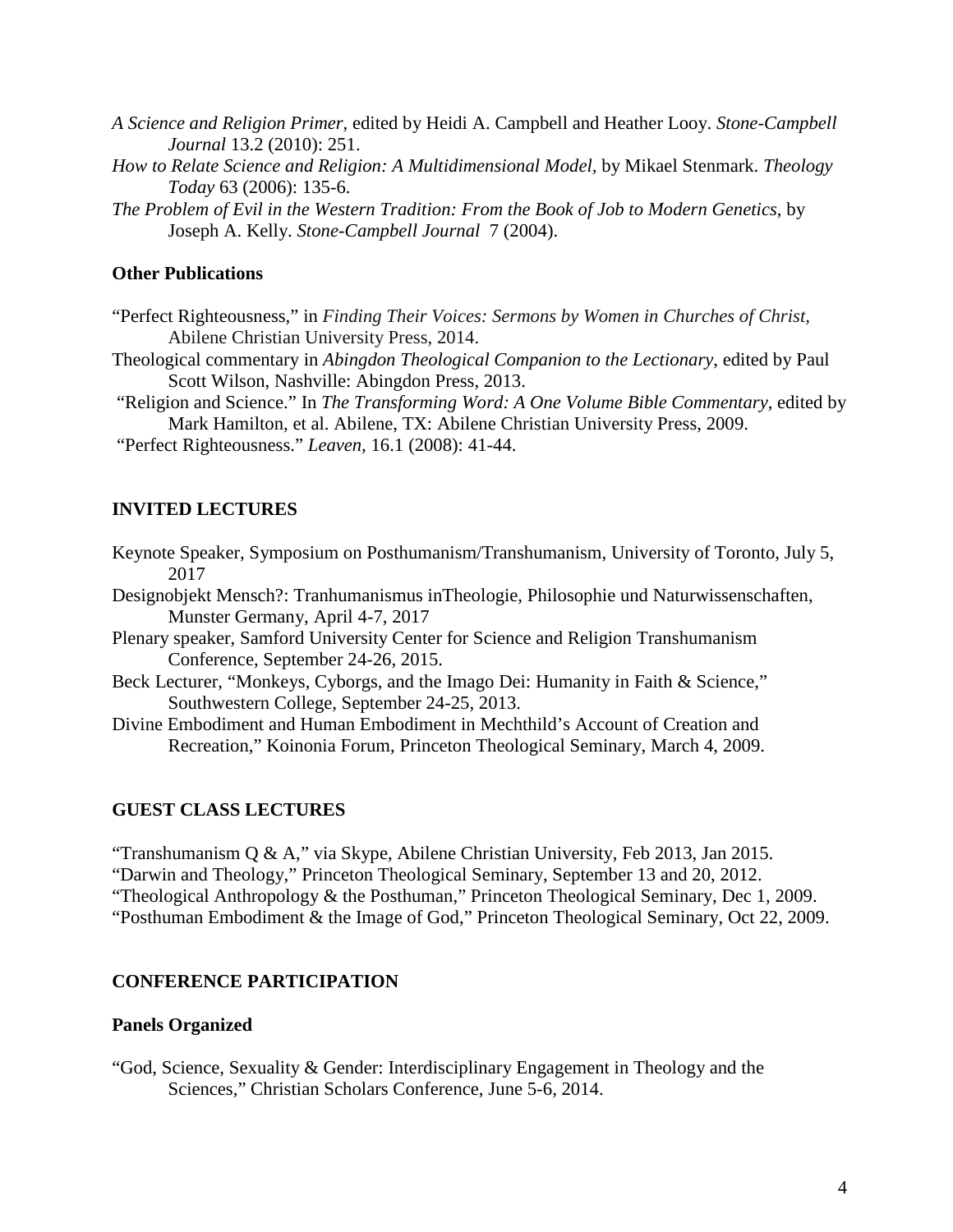- "Posthuman Ethics: Making Decisions about our Common Future," Christian Scholars Conference, June 7-9, 2013.
- "New Brunswick Theological Seminary's Anti-Racism Initiative: Creating the 'Beloved Community' within Institutions of Theological Education," Christian Scholars Conference, June 9, 2012.
- "Technology and Transcendence: Christian Responses to Transhumanism," Christian Scholars Conference, June 8, 2012.
- "Theology, Science, and the Hermeneutics of Interdisciplinary Reason," Christian Scholars Conference, June 16, 2011.

### **Papers Presented**

- Respondent, "Constraint and Calling: How Women Have Been Constrained and Called by Science and Religion," Christian Scholars Conference, June 2017.
- Respondent, Transhumanism and Religion Session, American Academy of Religion, November 21-25, 2014.
- "The Sacred, the Natural, and the Technological," National Women's Studies Association, November 7-10, 2013.
- Panelist, "The Fierce Urgency of Now: Strategies for Social Change within Churches of Christ," June 8, 2013.
- Respondent to Charles T. Mathewes' *Evil and the Augustinian Tradition*, June 9, 2013.
- "Not without the Others: Volf and Haraway on Gendered Humanity," Christian Scholars Conference, June 8, 2012.
- "Feminism, Religion, Science & Technology: Cyborg Selves," Christian Scholars Conference, June 8, 2012.
- "Cyborgs, Dogs and Jesus: the Worldly and Religious Figures of Donna Haraway," American Academy of Religion, 2011.
- "Introducing Science for Ministry," Christian Scholars Conference, June 18, 2011.
- "Prosthetic Beauty: Posthuman Bodies, Technology and Theology," Christian Scholars Conference, June 3, 210.
- "A Review of Susan Campbell's *Dating Jesus*," Christian Scholars Conference, June 5, 2010.
- "Theology and Science Together Again?: A Prelude to CSC 2011," Christian Scholars Conference, June 5, 2010.
- "The Glorified Body? Transhumanist Dualism and Theological Anthropology," American Academy of Religion, 2010.
- "How to Talk Theology and Science…Rationally," Christian Scholars Conference, 2007.
- "Particularity and the Evolution of Morality," American Academy of Religion, 2004.
- "Chaos and the Problem of Evil," Stone-Campbell Journal Conference, 2002.

### **AWARDS AND HONORS**

Dean's Award for Excellence in Teaching, Flagler College, 2016-2017.

Abraham J. Malherbe Graduate Fellowship Award, 2008-09 Christian Scholarship Foundation Award, 2007-08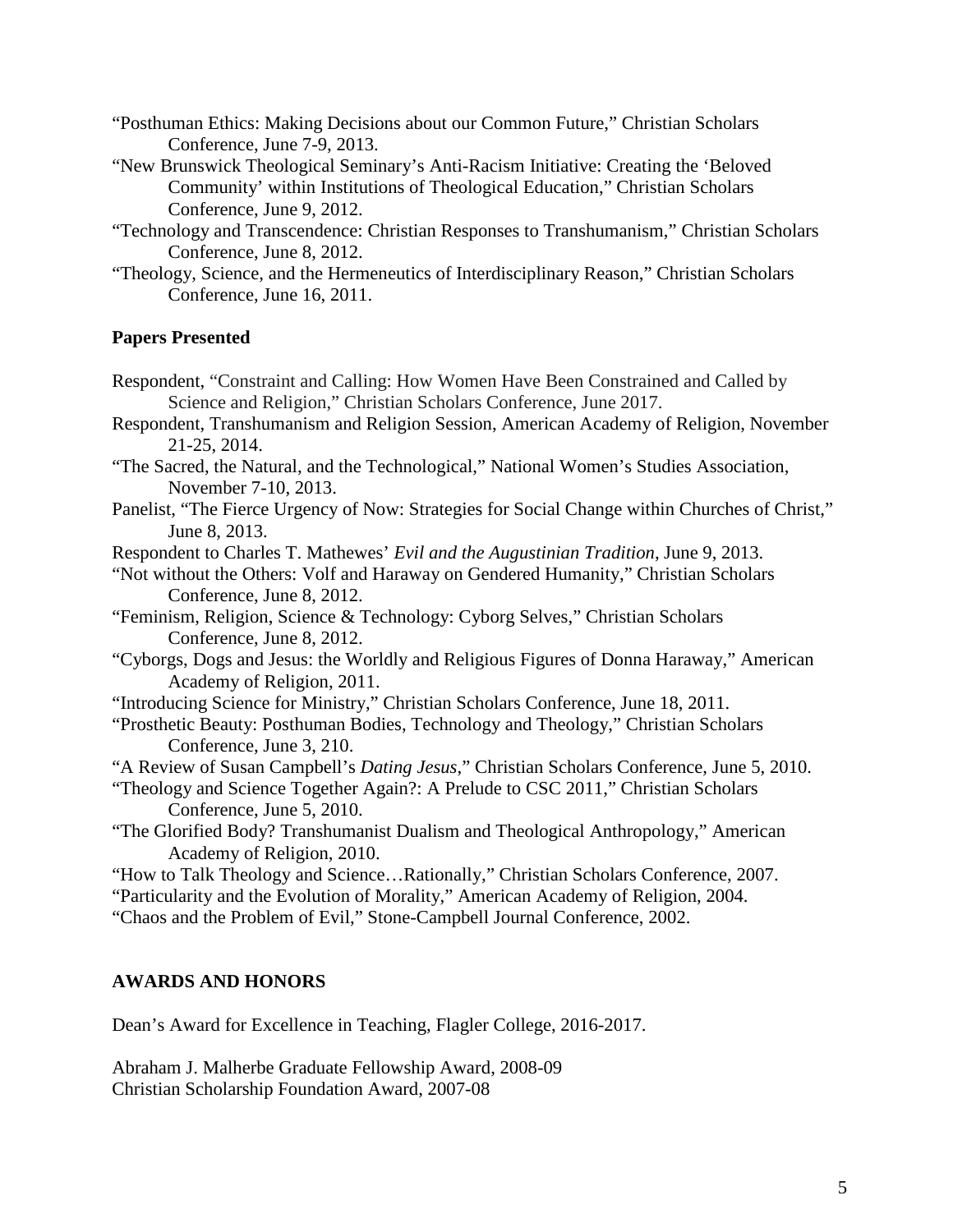Judith Dudley Folk Templeton Memorial Scholarship, 2003-07 Outstanding Thesis Award, Abilene Christian University, 2002 Graduate School of Theology Scholarship, Abilene Christian University, 2000-2002 Outstanding English Major, Harding University, 1998 National Merit Scholarship, Harding University, 1994-98 Best Defensive Player, Northern Nash Senior High Soccer, 1994 Most Improved, Northern Nash Senior High Tennis, 1994

### **SERVICE TO PROFESSION**

Expert reviewer, John Templeton Foundation, 2015 Blind peer reviewer, *Theology Today,* 2014 Peer reviewer, Christian Scholars Conference, 2013, 2015 Scholarship Selection Committee for Faith and Education Scholarship Fund, 2013 Christian Scholars Conference Faith & Science Planning Committee, 2011-14 Co-moderator, Koinonia Fellowship, Princeton Theological Seminary, 2004-06

### **CHURCH/PARACHURCH INVOLVEMENT**

Administrator, Gender Justice and Churches of Christ (gal328.org), 2013-15 Board member, World Convention of Christian Churches/Churches of Christ/Disciples of Christ, 2011-2016 Leadership Team, Christ's Church for Brooklyn, 2006-10 Pulpit supply, Sunday School teacher and regular speaker

## **MEDIA APPEARANCES**

"On Women in Ministry with Jen Thweatt-Bates," On Pop Theology Episode 34, [http://www.onpoptheology.com/2013/08/on-pop-theology-podcast-episode-34-on.html,](http://www.onpoptheology.com/2013/08/on-pop-theology-podcast-episode-34-on.html) 2013.

Interview on Radio Chronicles, KPFA, [http://www.kpfa.org/radio-chronicles,](http://www.kpfa.org/radio-chronicles) 2010. "Getting it Right and Wrong all at the Same Time," Half the Church, [http://halfthechurch.wordpress.com/htc-podcast,](http://halfthechurch.wordpress.com/htc-podcast) 2010.

### **RELATED PROFESSIONAL SKILLS**

Online course design workshop, Princeton Theological Seminary Center for Continuing Education, 2009; online teaching and course design experience.

Website maintenance and social media experience, 2005-2015.

## **LANGUAGES**

Biblical Greek, reading proficiency; Classical Latin, reading proficiency; Italian, conversational; German, reading proficiency; French, reading proficiency; Spanish, beginning independent study.